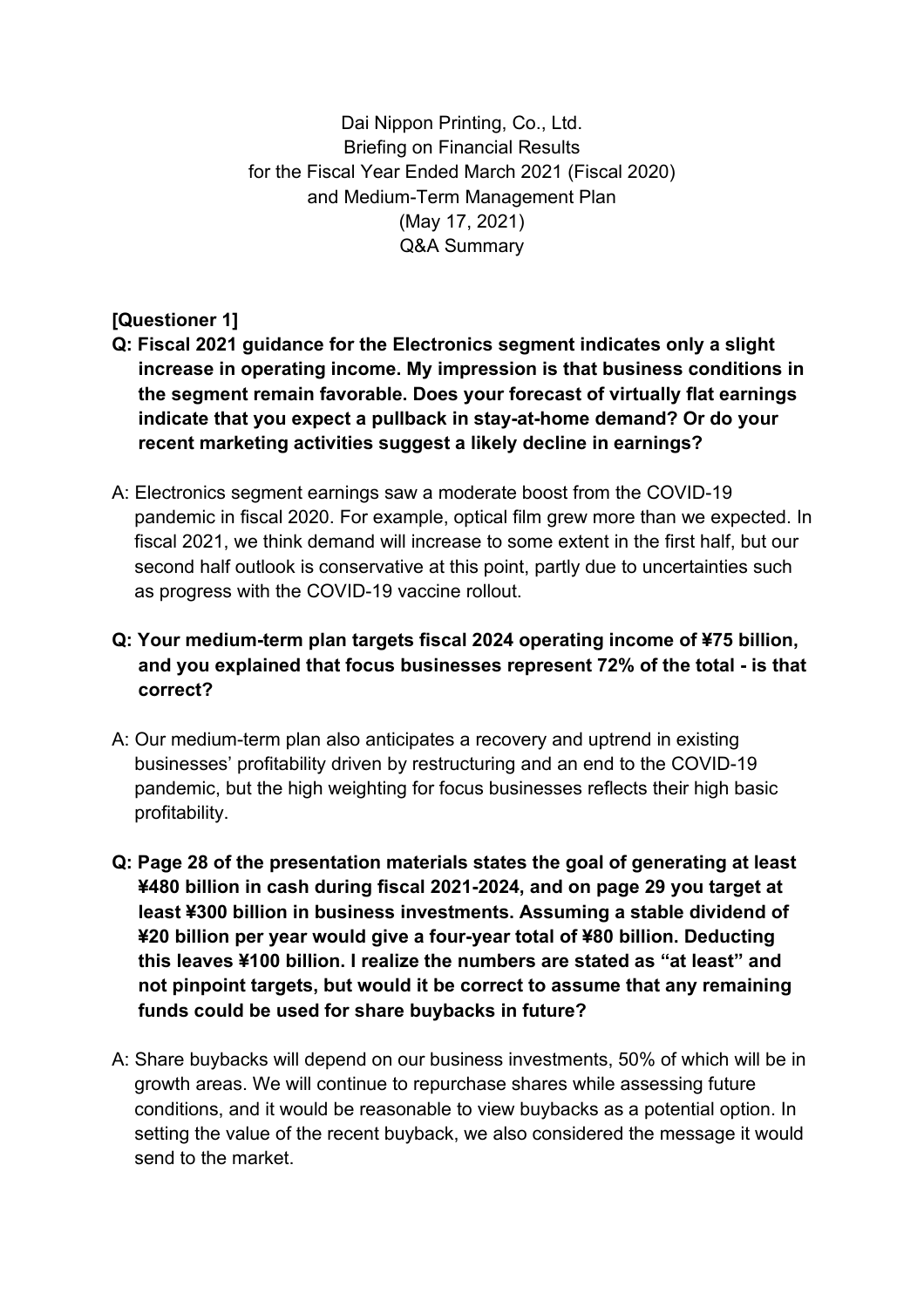# **[Questioner 2]**

- **Q: Information Communication segment operating income fell by just over ¥11 billion year on year in fiscal 2020, but rebounded sharply in the fourth quarter. What were the factors behind this?**
- A: The decline in fiscal 2020 segment profits was mainly due to weakness in the Imaging Communication business caused by global stay-at-home requests, and a sharp decline in the marketing business, which resulted in an extremely adverse fiscal year.

However, we saw some signs of a rebound in the Imaging Communication business in the fourth quarter. Physical bookstore sales in the Publishing business were also relatively upbeat. Earnings in the marketing business rebounded compared with previous quarters. We also think earnings in the Information Communication segment fell less in year-on-year terms in the fourth quarter partly because COVID-19 affected the entire segment from around March 2020.

### **Q: For which Information Communication segment products do you expect profits to rebound in fiscal 2021? Can you discuss your fiscal 2021 profit targets for them?**

A: In fiscal 2021, we do not expect a major recovery in all our businesses and business areas in the first half, but we forecast gradual improvements from the second half.

## **[Questioner 3]**

- **Q: Can you discuss the impact you expect raw material prices to have on fiscal 2021 profits compared with fiscal 2020?**
- A: We expect a year-on-year increase in crude oil and naphtha prices to depress fullyear profits by around ¥3-4 billion.
- **Q: Will the fiscal 2021 operating income to sales ratio for battery pouches for lithium-ion batteries rise versus fiscal 2020, or plateau at current levels? Can you also discuss how the completion of the Tsuruse plant affects the margin outlook?**
- A: We will refrain from commenting on the margin outlook given that this is a critical strategic business concern, but the main applications for battery pouches are IT and automotive, and margins in IT are slightly higher.